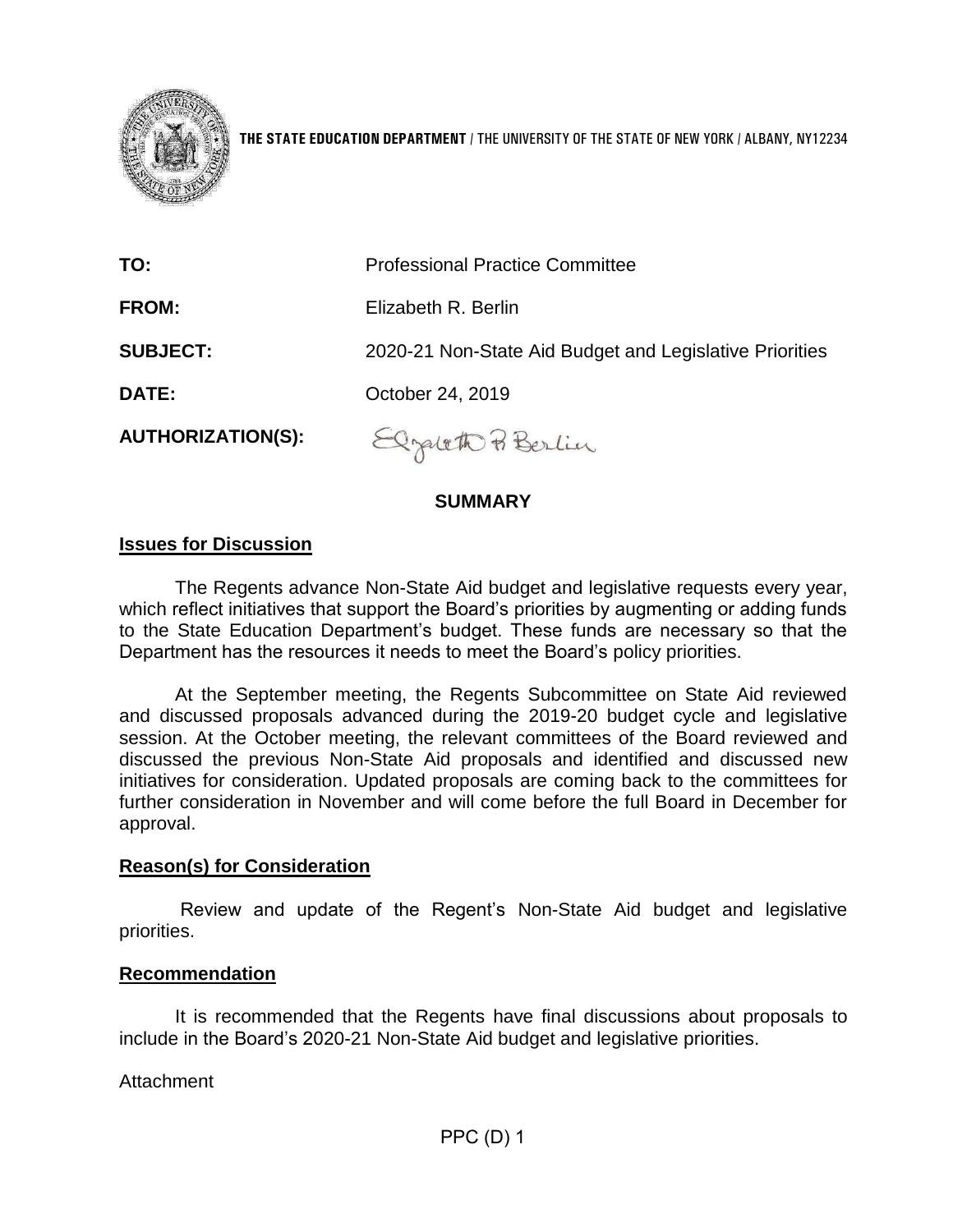### **2020-21 Potential Non-State Aid Budget Priorities - Professional Practice**

| <b>Proposal Description</b>                                                                                                                                                                                                                                                                                                                                                                                | <b>Amount of</b><br><b>Proposed</b><br><b>Request</b> | <b>Policy Area</b> | <b>New or Previous</b><br>Proposal?                                                                                                                     |
|------------------------------------------------------------------------------------------------------------------------------------------------------------------------------------------------------------------------------------------------------------------------------------------------------------------------------------------------------------------------------------------------------------|-------------------------------------------------------|--------------------|---------------------------------------------------------------------------------------------------------------------------------------------------------|
| <b>Development of an Electronic</b><br><b>Licensing and Document</b><br><b>Management System to Improve</b><br><b>Customer Service-</b> Spending authority<br>to use funds resulting from a 15%<br>registration fee increased authorized by<br>the Legislature in 2009 for the third year<br>of a project to replace a 35-year-old<br>COBOL-based licensing system and<br>enhance the customer experience. | \$25.39M in<br>spending<br>authority                  | Efficiency         | The Board<br>advanced a<br>proposal for \$7.2M<br>in 2019-20 for the<br>second year of this<br>project, which was<br>included in the<br>enacted budget. |

## **2020-21 Potential Non-State Aid Legislative and Budget Priorities - Professional Practice**

| <b>Proposal Description</b>                                                                                                                                                                                                                                                                                                                                                                                                                                                                                                | <b>Amount of</b><br><b>Proposed</b><br><b>Request</b> | <b>Policy Area</b> | <b>New or Previous</b><br>Proposal? |
|----------------------------------------------------------------------------------------------------------------------------------------------------------------------------------------------------------------------------------------------------------------------------------------------------------------------------------------------------------------------------------------------------------------------------------------------------------------------------------------------------------------------------|-------------------------------------------------------|--------------------|-------------------------------------|
| <b>Healthcare Professional Data</b><br><b>Collection-</b> Requiring that, in<br>conjunction with each triennial<br>registration, that licensed healthcare<br>professionals provide the Department,<br>working in conjunction with the Center<br>for Healthcare Workforce Studies,<br>census information regarding their<br>professional medical activities. Such<br>public, de-identified and aggregate data<br>would be used to evaluate needed<br>services in NYS and such other<br>concerns as the Department may face. | \$TBD                                                 | Efficiency         | New proposal.                       |